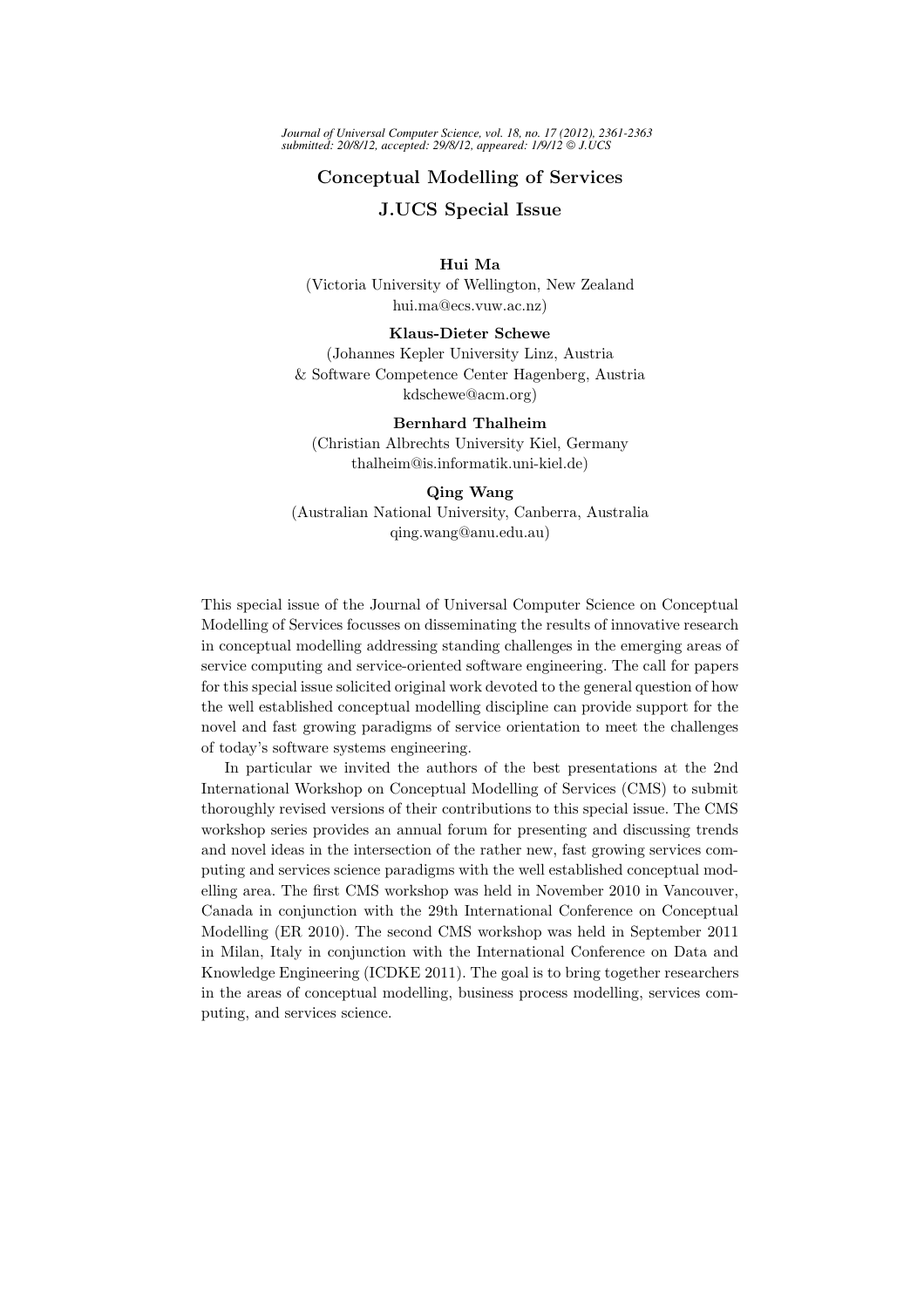Following the second CMS workshop the full call of papers for this special issue was published. In addition to the seven full research papers submitted to the workshop it yielded further nine submissions, thus resulting in a total of 16 submissions to be considered for inclusion into this special issue. Each submission was reviewed by two to four international experts. Based on the rigorous reviewing process, the seven papers listed below were selected.

- In Towards Model-Driven Engineering Support for Service Evolution by Juan M. Vara, Vasilios Andrikopoulos, and Michael P. Papazoglou, technologies developed for the Eclipse modeling framework EMF are applied to provide a proof of concept of potential synergies between service-oriented and modeldriven software engineering. A DSL toolkit for modelling the structural part of abstract service descriptions is presented, and a reasoning mechanism for deciding whether two versions of a service are compatible with respect to its consumers is investigated.
- In Behavior Alignment and Control Flow Verification of Process and Service Choreographies by Jorge Roa, Pablo Villareal, and Omar Chiotti, the challenge of aligning choreographies in service-oriented software engineering is addressed. Global interaction nets are introduced to represent process and service choreographies, and to allow formal reasoning on their behavior. A novel transformation pattern is presented that guarantees behavior alignment between process and service choreographies, and an automated verification method for the control flow of choreographies is discussed, with applications to all popular choreography languages.
- $-$  In A Metadirectory of Web Components for Mashup Composition by José Igancio Fernández-Villamor, Carlos Á. Iglesias, and Mercedes Garijo, the challenge of component selection in service-oriented and mashup-driven software engineering is discussed, and the Linked Mashups Ontology for integrating and sharing mashup information is introduced. Based on this ontology, a centralised meta directory of web components is established and used during mashup development for accessing heterogeneous repositories of web components, with information retrieved from the Linked Data cloud.
- In A Formal Approach for Risk Assessment in RBAC Systems by Ji Ma, abstract state machines are used to model and analyse access control decisions and the underlying risk assessment procedures in role-based access control systems. Partial orderings are used for capturing the importance of objects and the criticality of actions, upon which the risk of assigning a specific role to a specific user is determined. Special attention is to applications in permission assignment and delegation assignment.
- In A Conceptual Model for IT Service Systems by Ajantha Dahanayake and Bernhard Thalheim, a new conceptual framework for modeling service-